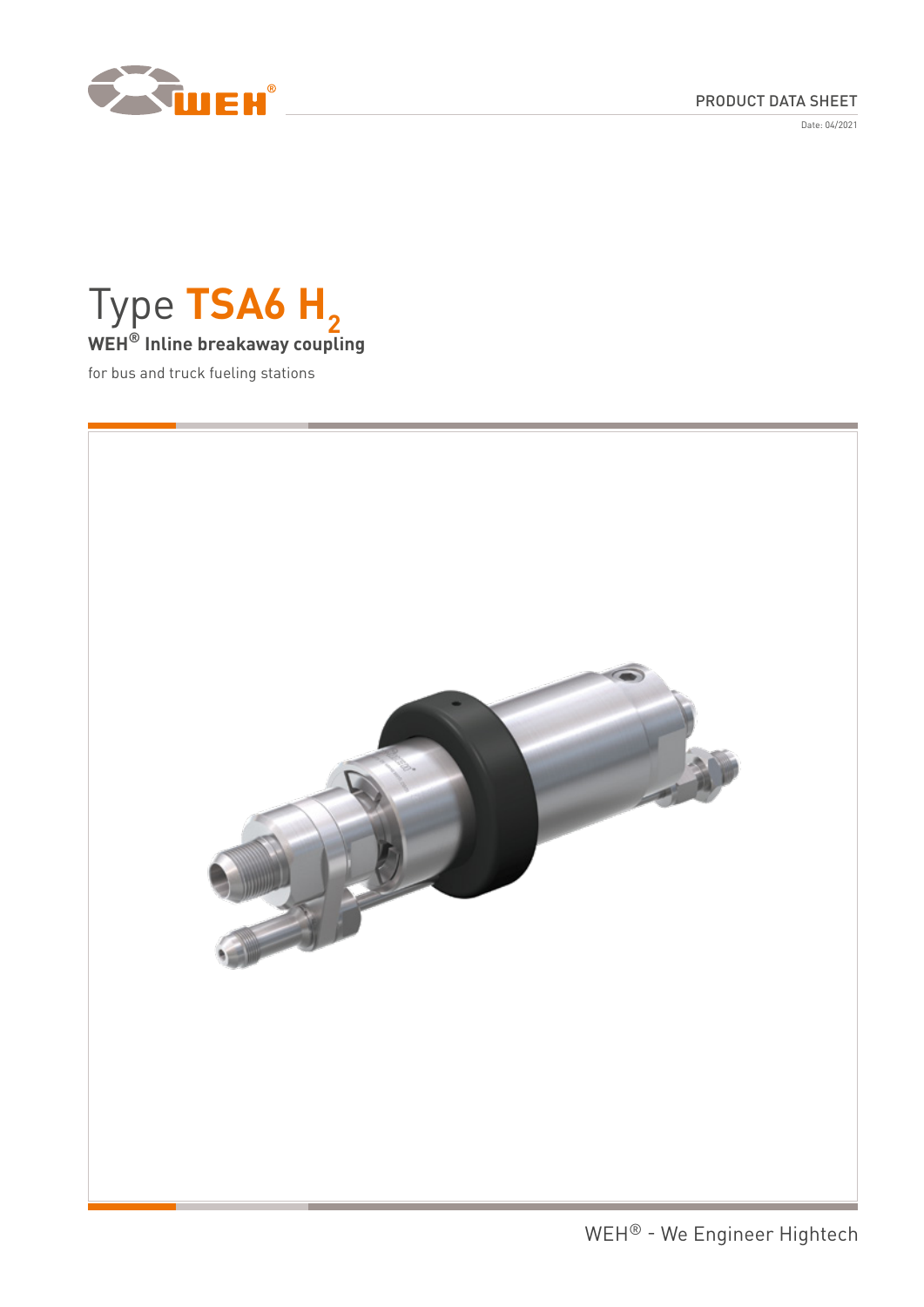$\mathsf{TSA6}\ \mathsf{H}_{\mathsf{2}}$  | WEH® Inline breakaway coupling

## General

# **DESCRIPTION**



## Features

- Re-usable without factory reservicing
- Installation inbetween the filling and venting hoses
- Small compact design
- Mounting flange
- Eccentric actuation via an allen wrench

The WEH $^\circ$  TSA6 H $_2$  Inline breakaway coupling which is installed inbetween the filling and venting hoses, is also available for bus and truck fueling stations. In the event of accidental deployment, e.g. driving a vehicle from the dispenser with the nozzle remaining in the vehicle fuel port, the coupling will separate the connections between dispenser and hose sealing both ends. This protects largely the receptacle, the fueling nozzle and the dispenser against damage. The detached coupling can be easily reattached and placed back in service after having been function tested.

The WEH® Breakaway coupling consists of a coupling body, a receptacle insert and a gas recirculation.

On request we also offer fueling assemblies consisting of a fueling nozzle, a hose set and an inline break-away coupling.

### Application

Inline breakaway coupling for bus and truck fueling stations for installation inbetween the filling and venting hoses.

| <b>Characteristics</b> | <b>Basic version</b>                                | <b>Options</b> |
|------------------------|-----------------------------------------------------|----------------|
| Nominal bore (DN)      | $12 \text{ mm}$                                     | On request     |
| Pressure range         | $PN = 35 MPa (5,000 psi)$   $PS = 45 MPa$           |                |
| Temperature range      | $-40$ °C up to $+85$ °C ( $-40$ °F up to $+185$ °F) | On request     |
| Breakaway force        | $300 - 600 N$                                       | On request     |
| Material               | Corrosion resistant stainless steel, aluminium      | On request     |
| Sealing material       | Hydrogen resistant                                  | On request     |
| Design                 | With gas recirculation                              | On request     |

### TECHNICAL DATA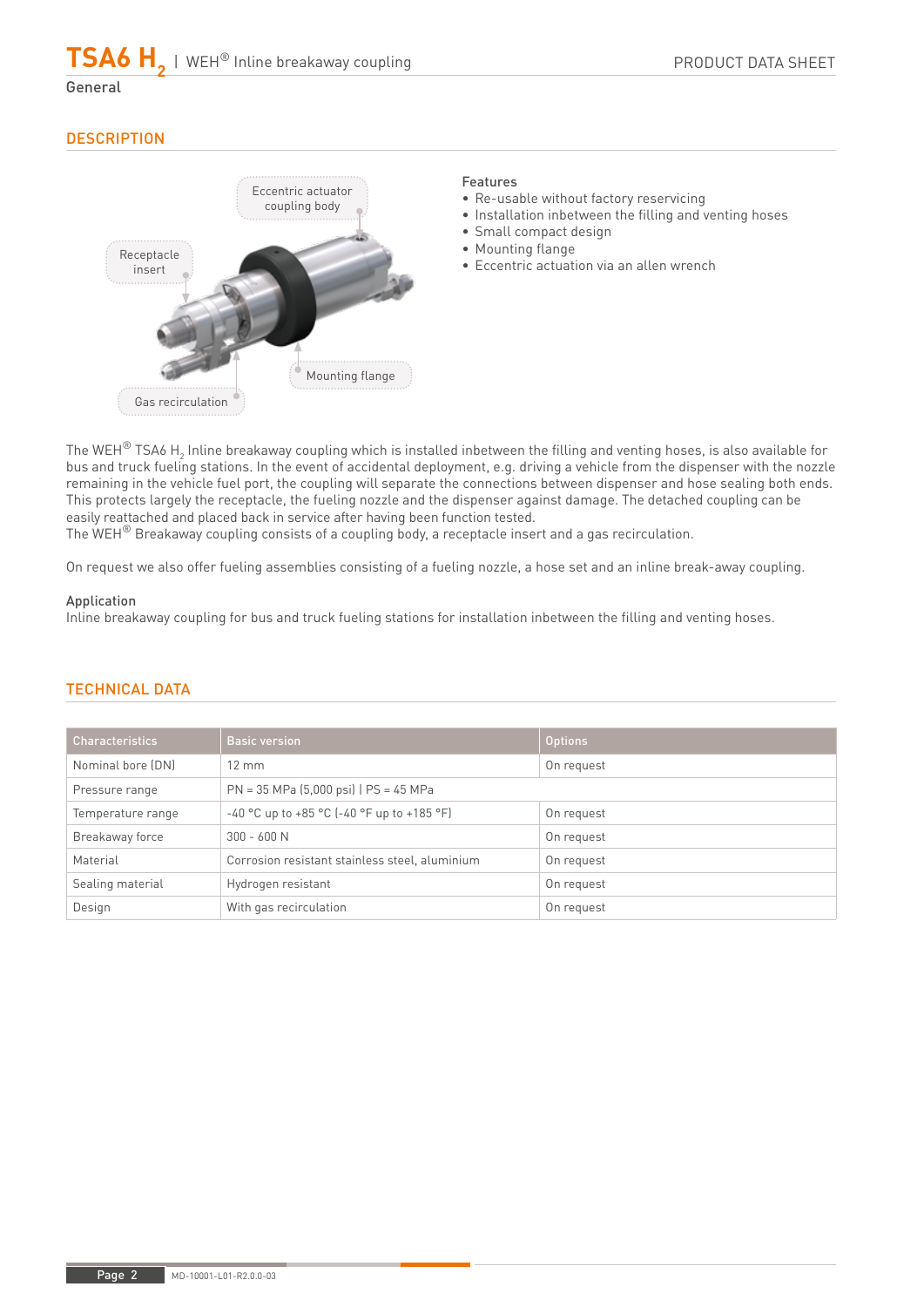# ORDERING | WEH® TSA6 H $_2$  Inline breakaway coupling with gas recirculation

approx. dimensions (mm)





| Part No.           | <b>Description</b> | <b>DN</b> | <b>Pressure</b><br><b>(PN)</b> | <b>B1/B2</b><br>(male thread) | C1/C2<br>(male thread) |
|--------------------|--------------------|-----------|--------------------------------|-------------------------------|------------------------|
| $C1 - 82323 - X01$ | TSA6 H             | 12        | 35 MPa /<br>5,000 psi          | UNF $7/8$ "-14*               | UNF 9/16"-18*          |
|                    |                    |           |                                |                               |                        |

## **ACCESSORIES**

The following accessories are available for the WEH $^\circledR$  TSA6 H $_2$  Inline breakaway coupling:

### Filling and venting hoses

Suitable filling and venting hoses for the TSA6  $\mathsf{H}_2$  inline breakaway coupling are available on request.

### Fittings

Stainless steel fittings for connecting port 'B1/B2' to the filling hose resp. port 'C1/C2' to the venting hose are available on request.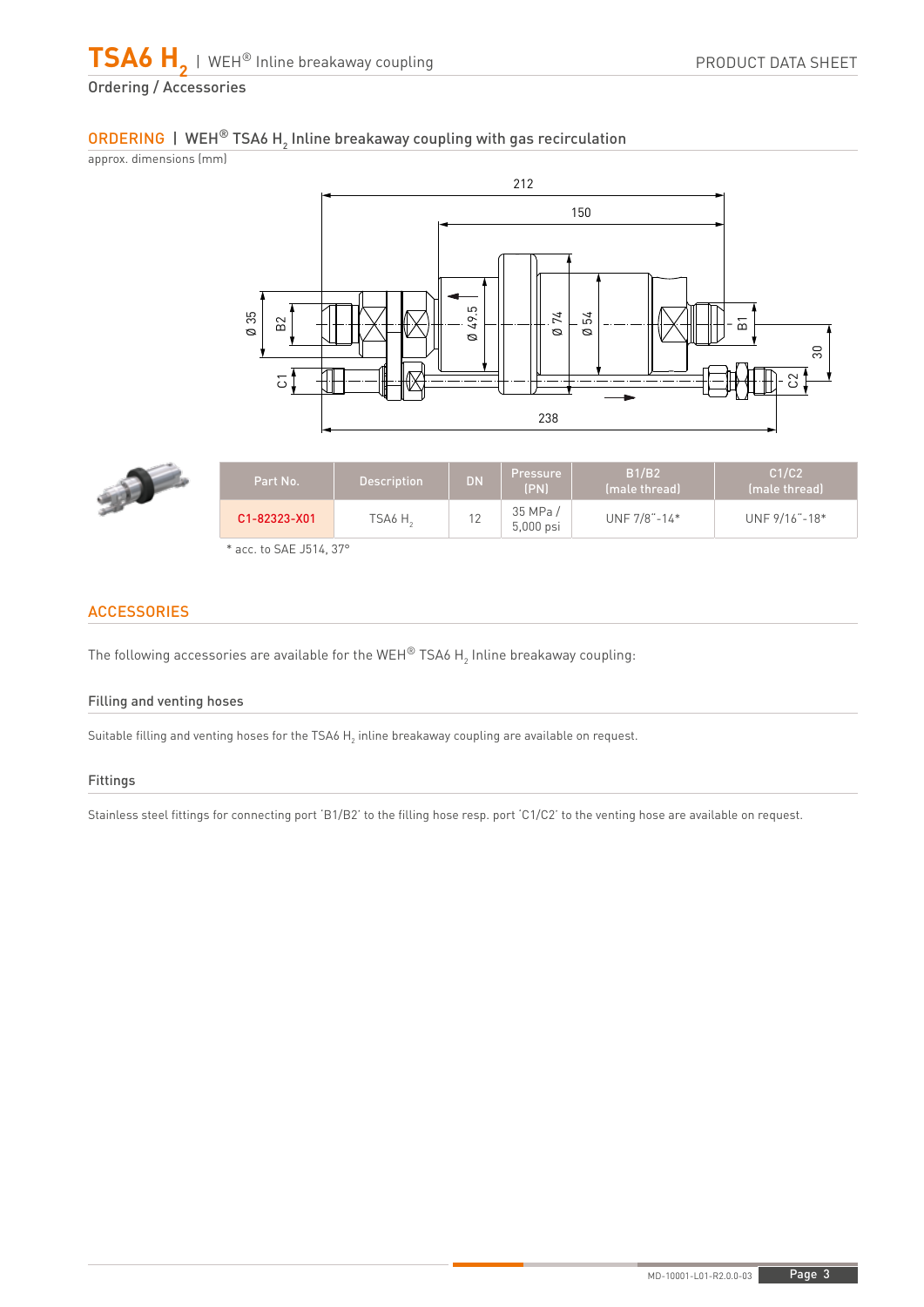$\mathsf{TSA6}\ \mathsf{H}_{\mathsf{2}}$  | WEH® Inline breakaway coupling

Spare parts

# SPARE PARTS

Various parts are available as spares for the WEH $^\circ$  TSA6 H $_2$  Inline breakaway coupling.



| Part No.     | <b>Description</b>                                                                                     |  |
|--------------|--------------------------------------------------------------------------------------------------------|--|
| W83706       | Receptacle insert for TSA6 H <sub>2</sub> with gas recirculation                                       |  |
| B200B-119726 | Spare seal set for receptacle insert W83706                                                            |  |
| W139031      | Spare part set consisting of a mounting flange,<br>gas recirculation tube and a firmly mounted fitting |  |

Page 4 MD-10001-L01-R2.0.0-03